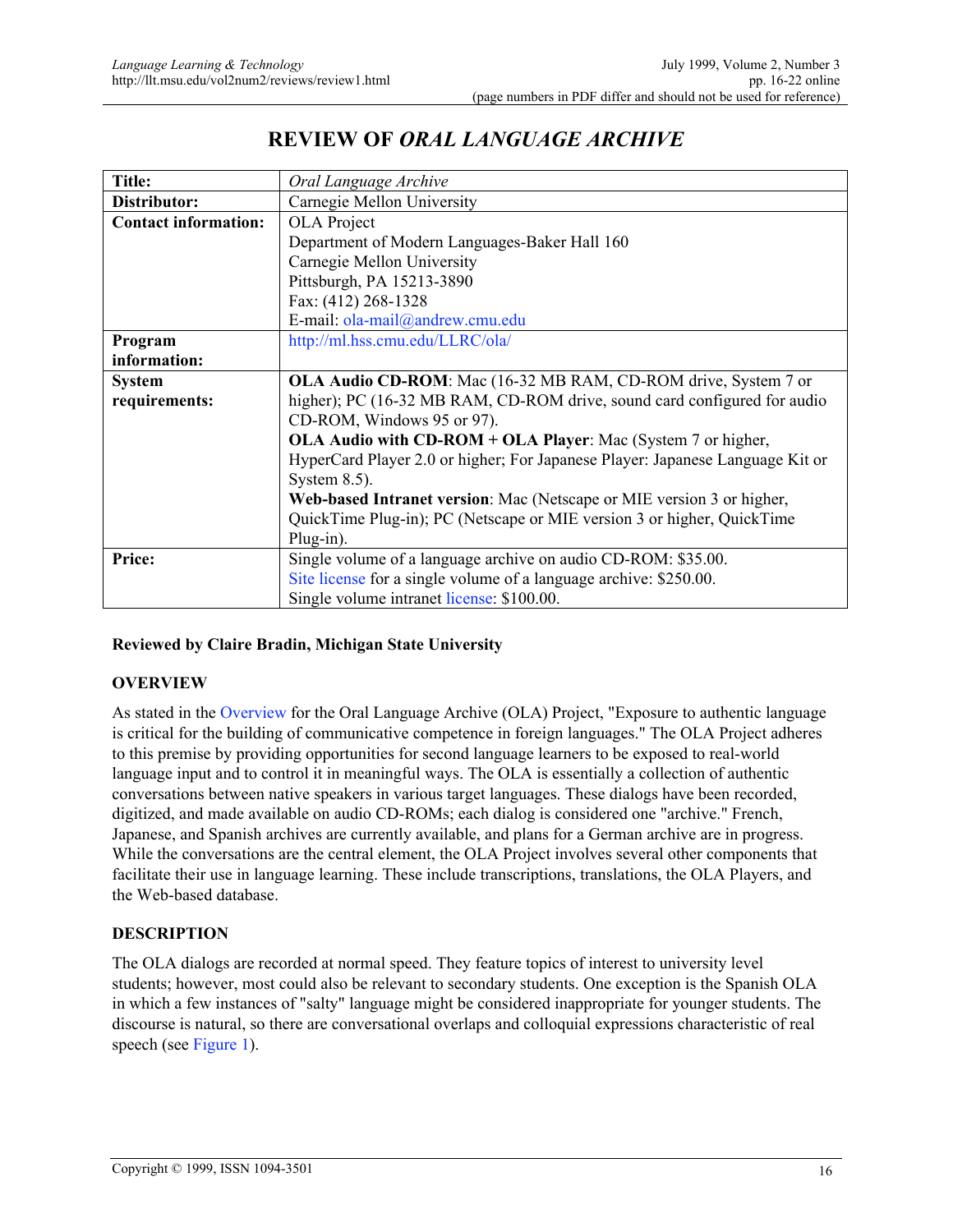F: Siguiente.

| C: | Sí. ¡Buenas tardes! ¿Me puede dar la.los papeles para.va.para el pasaporte?                                      |
|----|------------------------------------------------------------------------------------------------------------------|
| F: | Sí, sí, como no. Mire, aquí tiene papelito amarillo, uno de, papelito blanco. Este lo                            |
|    | tienen que llenar tus padres.                                                                                    |
| C: | Ya                                                                                                               |
| F: | $[Y$ el papelito rosa]                                                                                           |
| C: | [Pero yo ya tengo dieciocho] años, eh.                                                                           |
| F: | Pero, es que me da igual.                                                                                        |
| C: | Ah, bueno.                                                                                                       |
| F: | <b>Next</b>                                                                                                      |
| C: | Yes, good afternoon, can you give me thethe papers foruhmfor the<br><i>passport?</i>                             |
| F: | Yes, sure, of course. Look, here is the yellow slip, one white paper. Your parents<br>have to fill out this one. |
| C: | Okay.                                                                                                            |
| F: | [And the pink paper]                                                                                             |
| C: | [But I'm already eighteen] years old, you know.                                                                  |
| F: | Well, no matter.                                                                                                 |
| C: | Uh, okay.                                                                                                        |

Figure 1. Example from Dialog 37 of Spanish OLA Volume 1, *Sacando un pasaporte* (Getting a passport)

In the most basic configuration, the audio files can be played with a CD player. Thus, an instructor who has no access to a computer in the classroom or computer lab could make use of the OLA, as could an independent learner. Researchers might also utilize these materials for a variety of studies ranging from input processing to learning strategies.<sup>1</sup> Transcriptions and translations for all the dialogs are available for users such as these at the OLA Web site. The texts can be downloaded as word-processed files in both Macintosh and PC formats.

The Web site also includes suggestions for ways in which the OLA can be used both in the classroom and by individuals or small groups. Some examples portray the instructor playing a conversation and asking the students content questions or perhaps asking them to identify topics. Role plays are also possible; the instuctor could play a line and ask the students to supply a possible next line. Students could even use the conversations as dictations or write short summaries. Intermediate and advanced students might be asked to identify the setting of a conversation or to perform a simultaneous translation. At all levels, the dialogs could be used for testing listening comprehension.

For each language there is also a database on the Web site which can be searched by topic and function. For example, in the Spanish Web database, a query for the topic "Places" and the function "Making plans" yields 18 records. Clicking on each record reveals a wealth of detail: dialog number; duration, names, origins, and ages of informants; transcriptions; translations; and topics and functions. An instructor can therefore locate an example of a specific type of discourse very quickly, saving a significant amount of time.

If a computer is available, the OLA can be utilized in more sophisticated ways. The OLA Players (see System requirements above) are language-specific and can be downloaded from the Web site. These are currently available only for the Macintosh, although PC-compatible versions may be developed in the future. With the Players, the computer can perform some of the functions it does best to enhance language learning, such as allow the learner to control the audio and choose to read the associated text and/or translation.

The user begins the lesson by inserting the appropriate CD-ROM in the computer drive and launching the Player for the target language. A menu similar to the one shown in Figure 2 appears: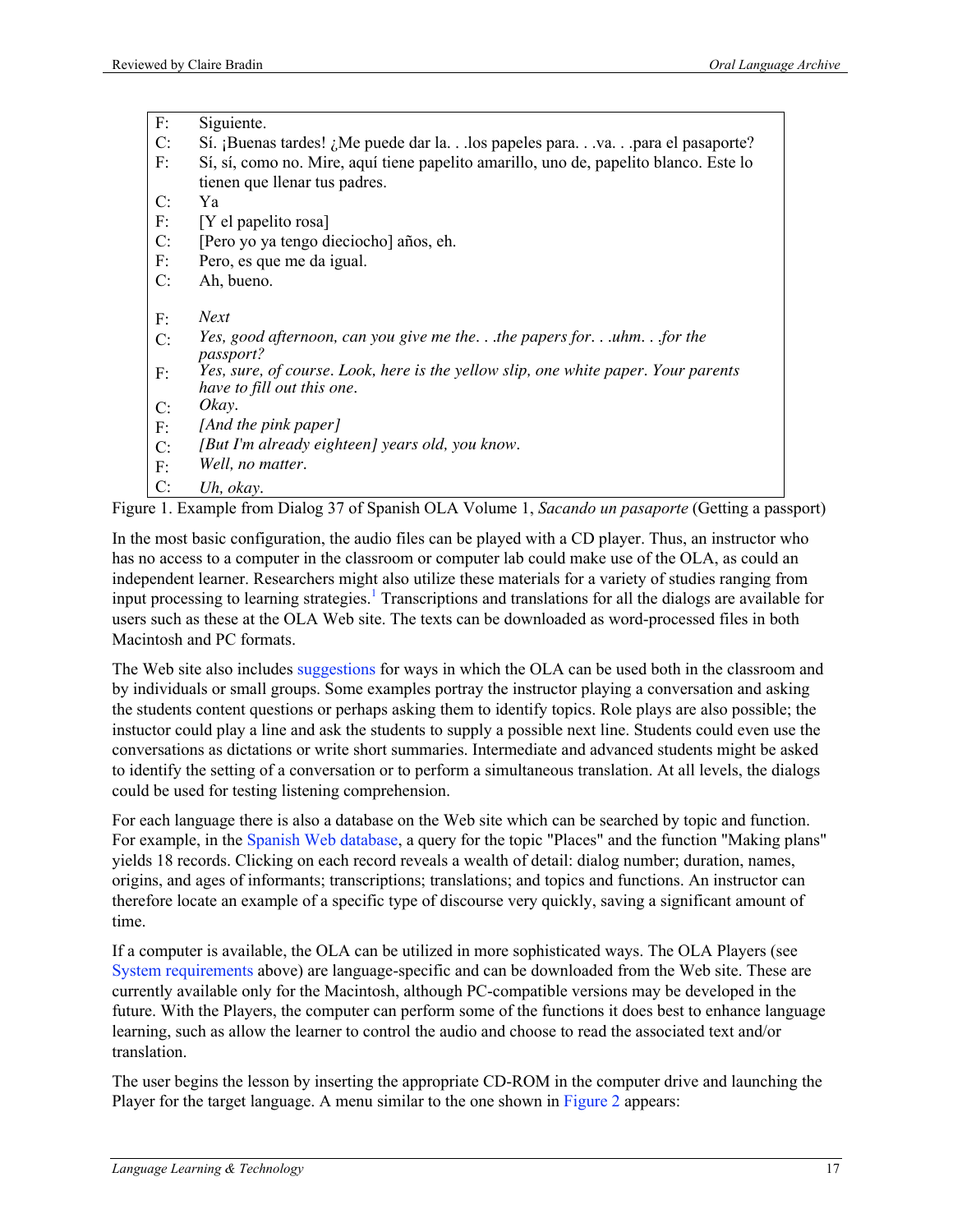

Figure 2. Opening screen for the OLA Player, French Oral Language Archive 1

The user selects a dialog, and it appears on the next screen as shown below (Figure 3).

## 11 - Chèques de voyage

Credits





previous repeat

begin Figure 3. Dialog 11: *Chèques de voyage* (Traveler's checks)

 $stop$ 

go on

In "Continuous play" mode, the student can press "begin" to hear the complete dialog. Each line will be highlighted as it is played, and the text automatically scrolls so that the selection being played is visible. At any point one can pause, begin again, or continue from the last line played. Lines can also be selected for playback in any order. In "line play" mode, individual lines can be played and repeated and the preceding and succeeding lines can likewise be played. These functions work in both the target language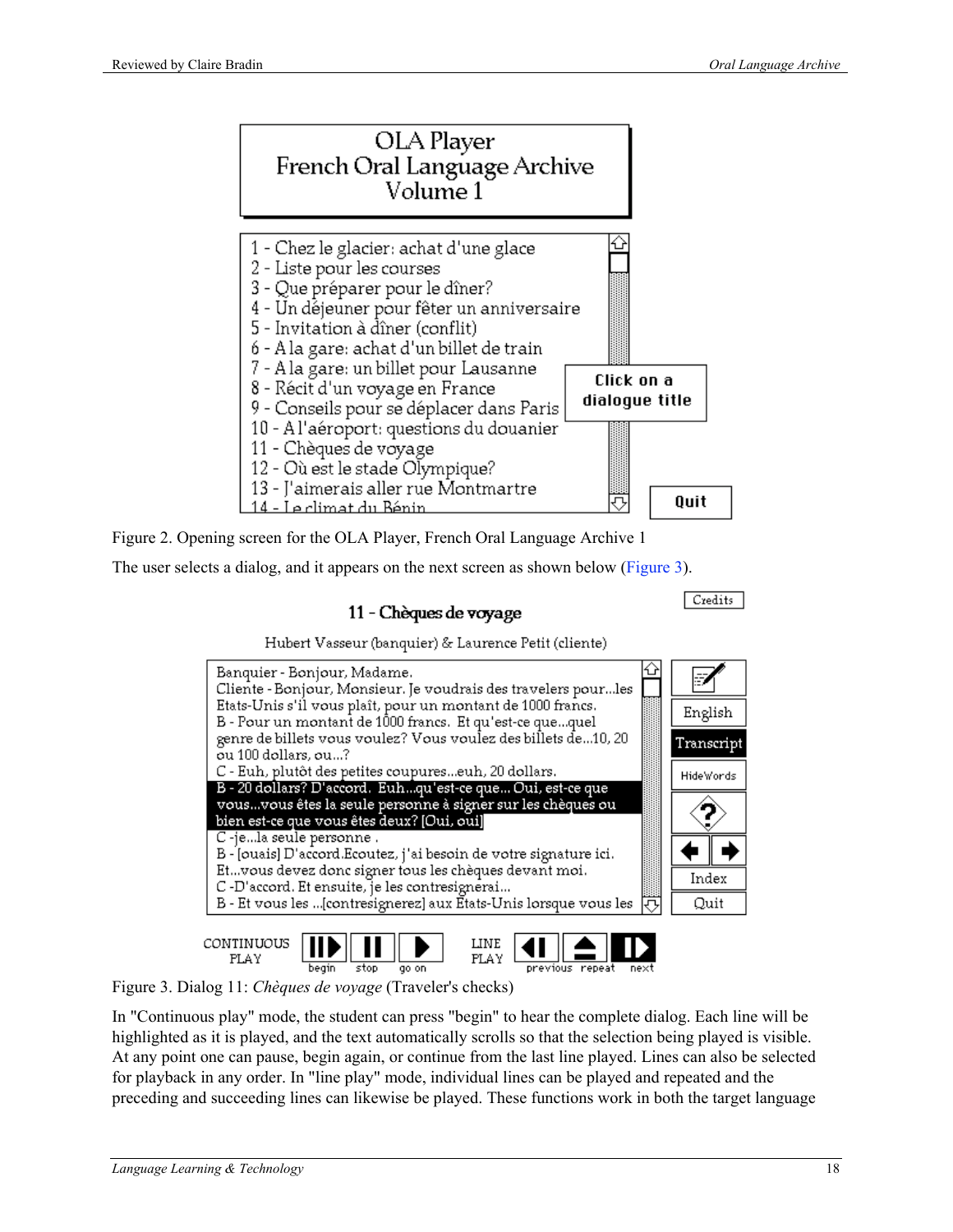and in English; the learner can switch from one to the other at will and can also choose to hide the text completely. An online "Help" screen is also readily available.

The Student Notebook option (as shown in Figure 4) allows the learner to type in notes, print them out, or save them as a text file.



Figure 4. Example of Student Notes

The Japanese Player offers an added "glossary" feature (Figure 5) which displays the explanations for selected words and phrases above the dialog.



Figure 5. Glossary feature in the OLA Player, Japanese Oral Language Archive 1

This version offers the text to be displayed in *romaji*, as in the preceding example, or in Japanese characters, as in Figure 6 below: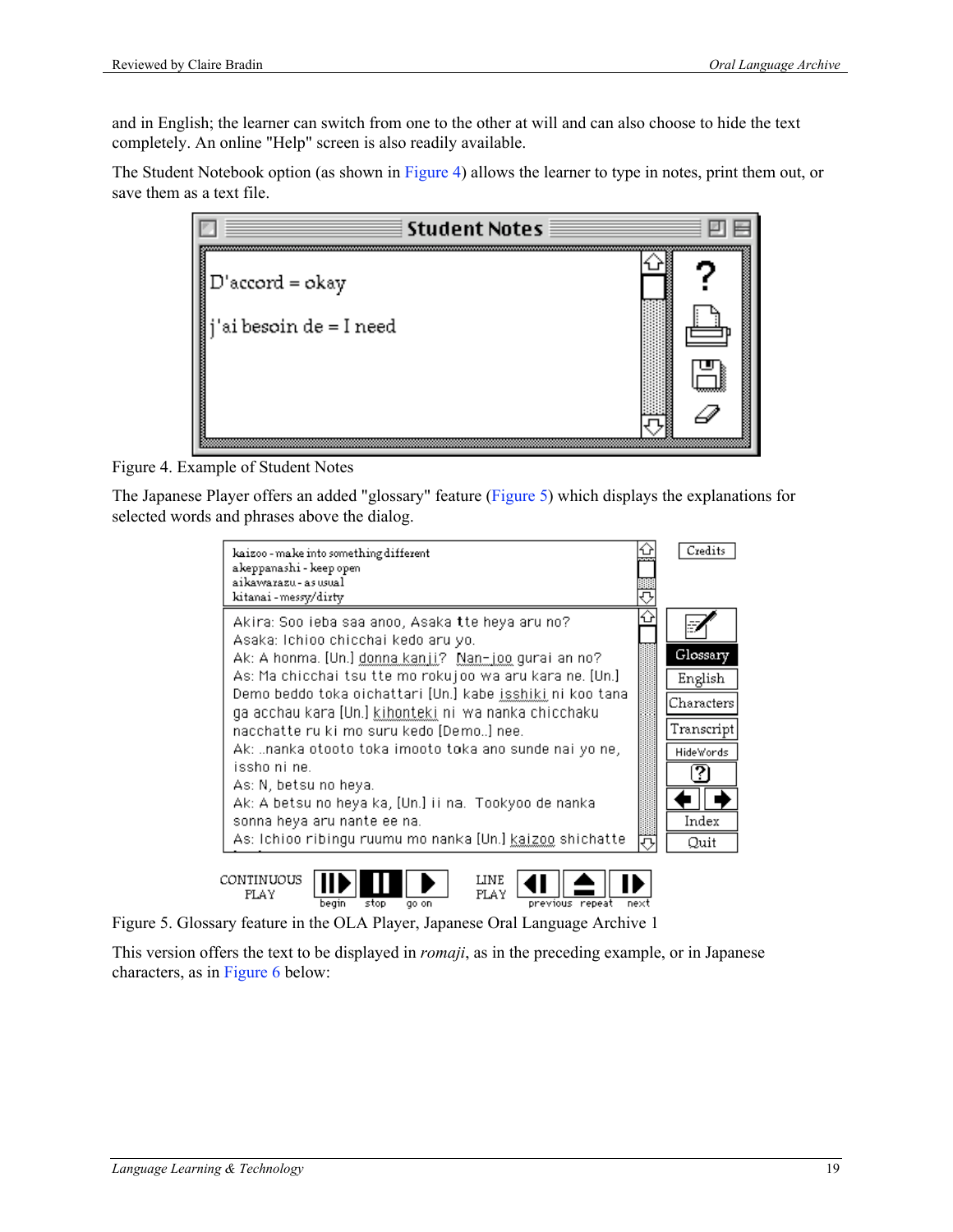

**CONTINUOUS** LINE ≜ 41 PLAY FLAY go on begin stop previous repeat next

Figure 6. Dialog displayed in Japanese characters (OLA Player, Japanese Oral Language Archive 1)

In order to see the Japanese characters, it is necessary to have the Japanese Language Kit or Apple's System 8.5, which has viewing capability built in for several non-Roman alphabets.

As the "Teaching and Learning with the OLA" section of the Web site suggests, the OLA audio files also provide raw material which can be used to create CALL lessons for use as homework or as independent study in a self-access center. Authoring tools such as Libra, HyperCard, SuperMacLang, Dasher, ToolBook, and xMediaEngine could be used for this purpose. Listening comprehension, "listen-recordcompare," dictation, vocabulary, and cloze exercises come to mind. Permission to copy the files and distribute them within an institution is included with the purchase of a site license for each volume.

Still another possibility is to deliver the OLA within an institution via a Webserver. An intranet license permits this type of distribution and includes a CD-ROM with the audio files in QuickTime format. The CD-ROM also contains the transcriptions and translations as HTML documents. In the samples provided at the OLA Web site, each dialog can be played while the text is displayed in a straightforward fashion. However, one could also increase the level of interactivity of the Web pages by linking them to other programs or by producing pages that incorporate forms, JavaScript, or Java.<sup>2</sup>

### **CONCLUSION**

After the initial fascination wears off, users abandon some multimedia-based CALL software with elaborate graphics and polished interfaces because there isn't enough content to engage them past the first few screens. In contrast to these programs, the OLA offers a gold mine of substance and utility. The conversations will prove challenging to intermediate and advanced students. Moreover, they will afford excellent practice in the types of everyday discourse a second language learner is likely to experience with native speakers.

The OLA appeals to me on many levels. It can be used in both low- and higher-tech settings. It is flexible enough to meet the needs of most learners and can accommodate a variety of institutional settings. Much latitude is left to the instructor to use the material in creative ways. For some, indeed, there may be too much leeway, as not all end users will understand how to exploit the many possibilities of the OLA. There are excellent suggestions for usage on the Web site, but some ideas may not resonate with the average language instructor unless they are adequately demonstrated. For example, there may be too great a leap between the provision of an audio CD-ROM and the recommendation that